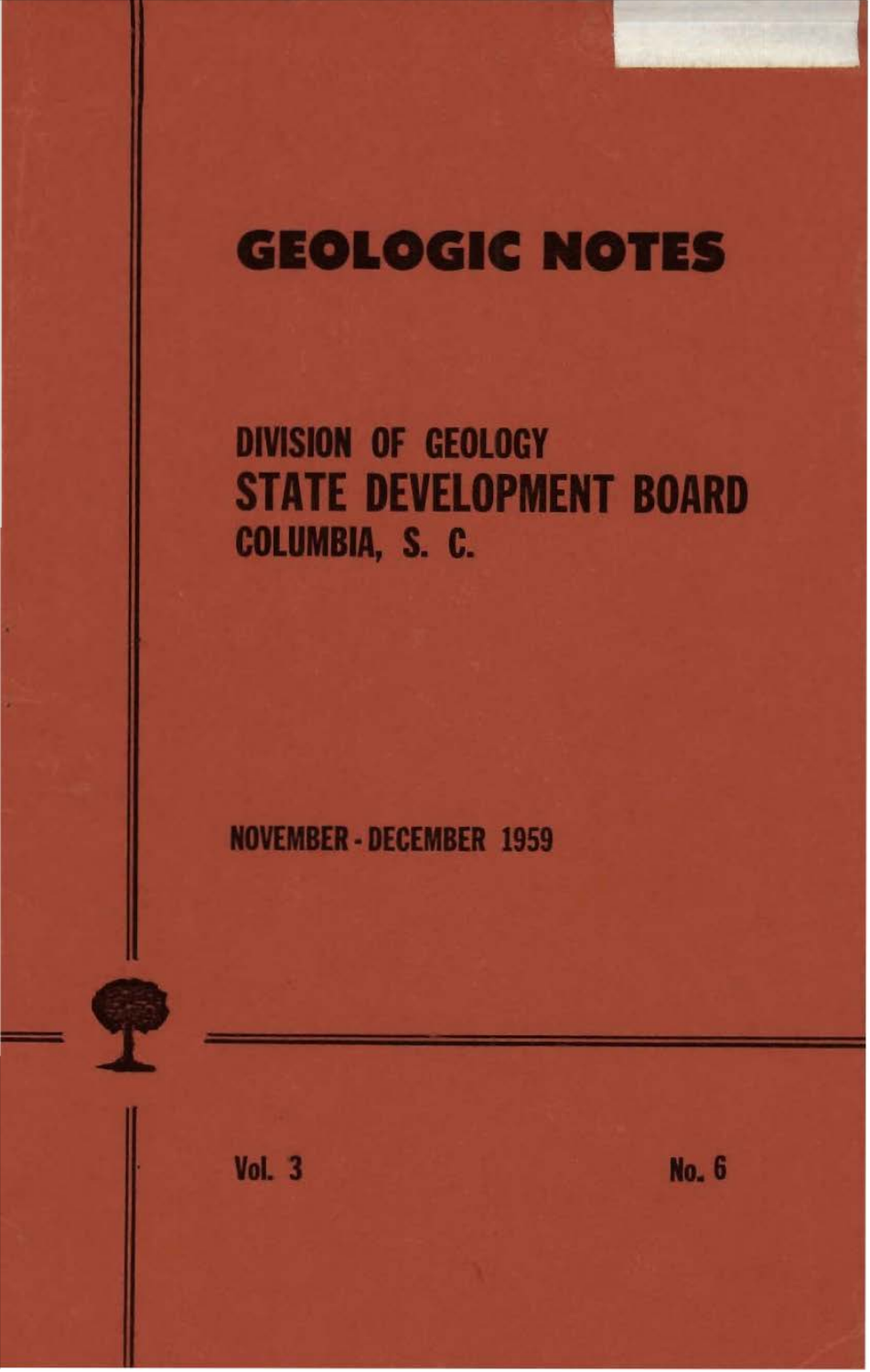THE WACCAMAW AND CROATAN DEPOSITS OF THE CAROLINAS

BY

#### JuLES R. Du BAR\*

#### INTRODUCTION

FUNDS DERIVED FROM A NATIONAL SCIENCE FOUNDATION GRANT HAVE MADE POSSIBLE INITIATION OF A DETAILED STRATI-GRAPHIC-PALEOECOLOGIC STUDY OF SOME OF THE MARINE NEOGENE DEPOSITS OF COASTAL NORTH AND SOUTH CAROLINA, SPECIAL EM-PHASIS HAS BEEN PLACED ON THE WACCAMAW AND CROATAN FORMA-TIONS. MUCH OF THE SUMMER OF 1959 WAS SPENT EXAMINING OUT-CROPS AND MAKING EXTENSIVE COLLECTIONS, FIELD WORK IN THE AREA WILL BE RESUMED DURING THE SUMMER OF  $1960.$ 

IT IS HOPED THAT AS A RESULT OF THIS STUDY A MORE ACCURATE PICTURE CAN BE CONSTRUCTED OF THE MUTUAL STRATI-GRAPHIC AND AGE RELATIONSHIPS OF THE VARIOUS VEOGENE FORMA-TIONS IN THE REGION, AND THAT DETAILS OF THE DEPOSITIONAL ENVIRONMENTS CAN BE DETERMINED.

IT IS DESIRABLE THAT THIS STUDY BE COORDINATED WITH THOSE OF OTHER INVESTIGATORS WORKING CONCURRENTLY ON SLIGHTLY DIFFERENT ASPECTS OF THE SAME GENERAL PROBLEM, THUS MAKING POSSIBLE A MUCH MORE ACCURATE ACCOUNT OF THE NEOGENE HISTORY OF THE COASTAL PLAINS OF THE CAROLINAS AND SUBSEQUENTLY ALL OF THE SOUTHEASTERN SEABOARD,

#### RESUME OF PAST WORK

THE WACCAMAW FORMATION WAS NAMED BY WILLIAM H. DALL (1892, P. 209) FOR FOSSILIFEROUS MARINE DEPOSITS EX-POSED ALONG THE BANKS OF THE WACCAMAW RIVER IN HORRY COUNTY, SOUTH CAROLINA. DALL (1892, P. 209) NAMED THE CROATAN FORMATION FOR FOSSILIFEROUS MARINE SEDIMENTS EXPOSED ALONG THE BANKS OF THE NEUSE RIVER EAST OF NEW BERN, NORTH CARO-LINA, HE REFERRED BOTH OF THE FORMATIONS TO THE FLORIDAN GROUP (PLIOCENE) ALONG WITH THE CALOOSAHATCHEE MARL OF FLORIDA,

PRIOR TO THE TIME OF DALL'S STUDY THE WACCAMAW AND CROATAN FORMATIONS WERE GROUPED BY MOST GEOLOGISTS WITH OTHER NEOGENE DEPOSITS OF THE CAROLINAS INTO THE "CAROLINIAN BEDs", CONSIDERED AT THE TIME TO BE MIOCENE IN AGE. TUCMEY AND HOLMES (1857) PLACED THE WACCAMAW AND CROATAN DEPOSITS IN THE PLIOCENE,

DALL CONCLUDED (1892, P. 202-203) THAT THE FAUNA DESCRIBED BY TuOMEY AND HOLMES IN THEIR "PLE:IOCENE FOSSILS OF SOUTH CAROLINA" (1857) WAS ACTUALLY A MIXTURE OF SEVERAL HETEROCHRONOUS FAUNAS INCLUDING SOME OF MIOCENE AND SOME OF PLIOCENE AGE, HE CONSIDERED THAT THE MIXTURE WAS NOT STTRI-

\* DEPT. OF GEOLOGY, UNIVERSITY OF HOUSTON, HOUSTON, TEXAS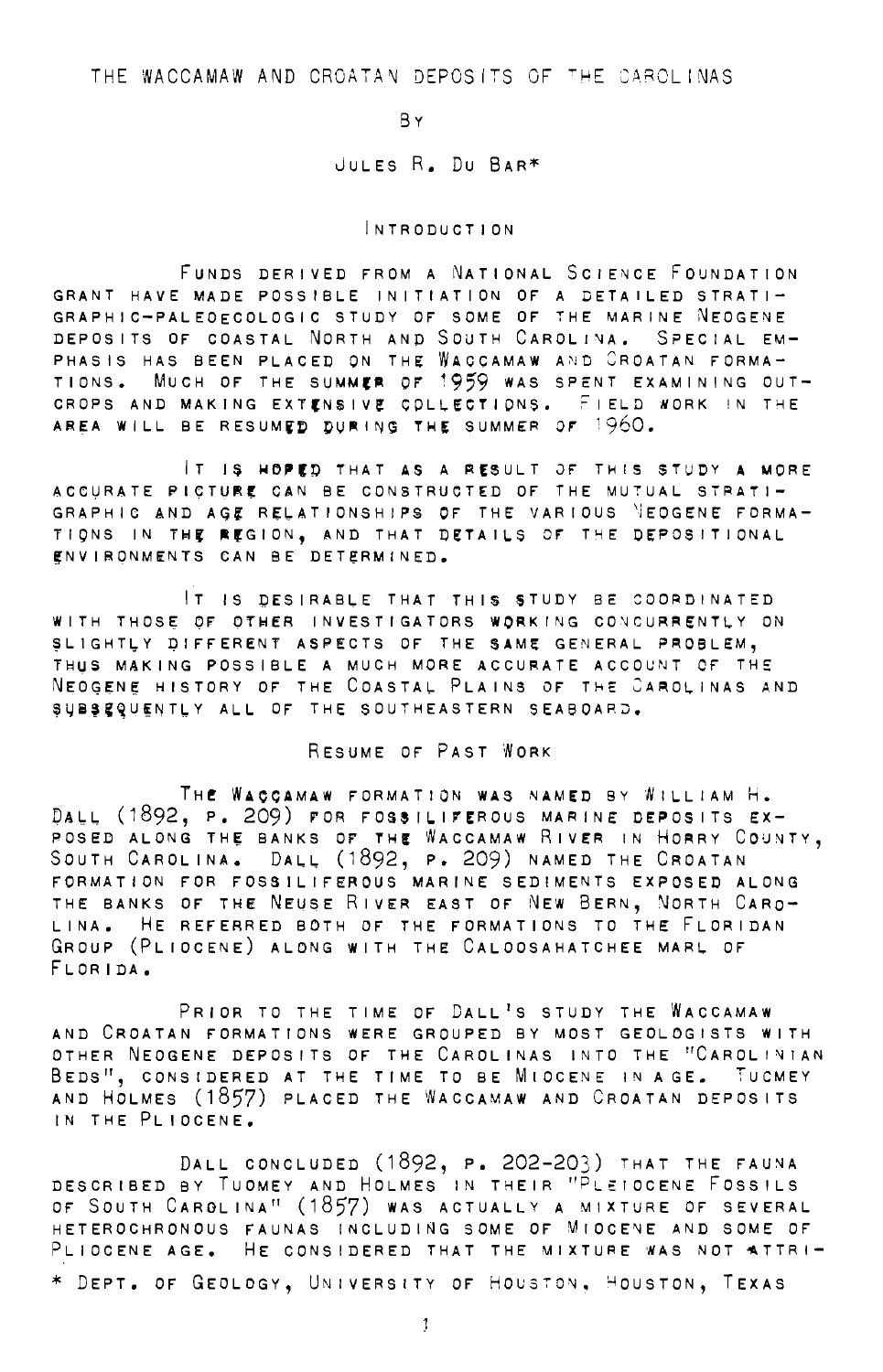BUTABLE TO CARELESS FIELD WORK, BUT RATHER THE RESULT OF MIX-ING BY RUNNING WATER, EARTH FLOWS AND OTHER NATURAL PHENOMENA. DALL CONFINED HIS STUDY TO THE WACCAMAW AND NEUSE RIVER AREAS BECAUSE HE CONSIDERED THE FAUNAS THERE TO BE STRATIGRAPHICALLY IN PLACE.

Dall (1892, p. 215) found that 125 out of 180 mol-LUSK SPECIES (OR 80%) FROM THE TYPE WACCAMAW DEPOSITS WERE STILL LIVING, WHEREAS 80 OF 96 SPECIES (OR 83%) FROM THE CROATAN FORMATION WERE REPRESENTED IN THE RECENT FAUNA. CON-SIDERING THESE PERCENTAGES AND BY COMPARING THE FAUNA WITH THOSE OF OTHER AREAS AND OTHER FORMATIONS DALL CONCLUDED THAT THE WACCAMAW FORMATION WAS PLIOCENE AND THAT THE CROATAN WAS SLIGHTLY YOUNGER BUT ALSO PLIOCENE IN AGE.

MOST GEOLOGISTS HAVE AGREED SINCE DALL'S PUBLICATION (1892) THAT THE WACCAMAW AND CROATAN FORMATIONS ARE PLIOCENE IN AGE AND THAT THEY ARE CORRELATIVES OF THE CALOOSAHATCHEE MARL (COLE, 1931, GARDNER AND WOODRING, 1943; COOKE, 1936; GARDNER, 1943; MÁNSFIELD, 1938, 1936; MILLER IN CLARK, 1912, AND RICHARDS, 1950).

MANSFIELD (1928, P. 135) THOUGHT THAT DALL HAD IN-CLUDED BOTH PLIOCENE AND PLEISTOCENE SPECIES IN HIS CROATAN FAUNAL LIST. MANSFIELD RE-EXAMINED THE TYPE AREA NEAR SLO-CUM1S CREEK WHERE HE DECIDED THE TERM CROATAN (PLIOCENE) SHOULD BE RESTRICTED TO THE LOWER FEW FEET OF THE SECTION, WHICH WERE SUPPOSEDLY OVERLAIN UNCONFORMABLE BY FOSSILIFEROUS PLEISTOCENE DEPOSITS. NEITHER RICHARDS (1950) NOR I COULD LOCATE THIS UNCONFORMITY AND JUDGING FROM FIELD RELATIONSHIPs, I HAVE TENTATIVELY CONCLUDED THAT MANSFIELD'S "PLIOCENE" AND<br>"PLEISTOCENE" STRATA ARE ACTUALLY INTERTONGUING FACIES REPRE-SENTING THE SAME AGE.

RECENTLY BROWN (LEGRAND & BROWN, 1955) HAS CONCLUD-ED ON THE BASIS OF COMPARISON OF OSTRACODE SPECIES THAT AT LEAST SOME OF THE "WACCAMAW" OUTCROPS IN NORTH CAROLINA RE-PRESENT A FACIES OF THE LATE MIOCENE DUPLIN FORMATION.

> GEOLOGY OF THE WACCAMAW AND CROATAN FORMATIONS

SuPPOSED WACCAMAW AND CROATAN DEPOSITS CROP OUT IN SCATTERED PATCHES ALONG THE EASTERN EDGE OF THE COASTAL PLAIN FROM CHARLESTON, SOUTH CAROLINA TO THE NEUSE RiVER AREA IN NORTH CAROLINA, A DISTANCE OF MORE THAN 200 MILES. ALL THE KNOWN OUTCROPS LIE BELOW THE WiCOMICO (100 FOOT SHORELINE). EXPOSURES OF THE CROATAN ARE RESTRICTED TO THE BANKS OF THE NEUSE RIVER EAST OF NEW BERN, NORTH CAROLINA AND TO THE AREA IMMEDIATELY ADJACENT TO THE RIVER.

THE FORMATIONS ARE THIN WHERE OBSERVED, AVERAGING LESS THAN 10 FEET AT MOST OUTCROPs. MILLER (IN CLARKE, 1912, P. 252-253) REPORTS A THICKNESS OF 80-100 FEET FOR THE WACCA-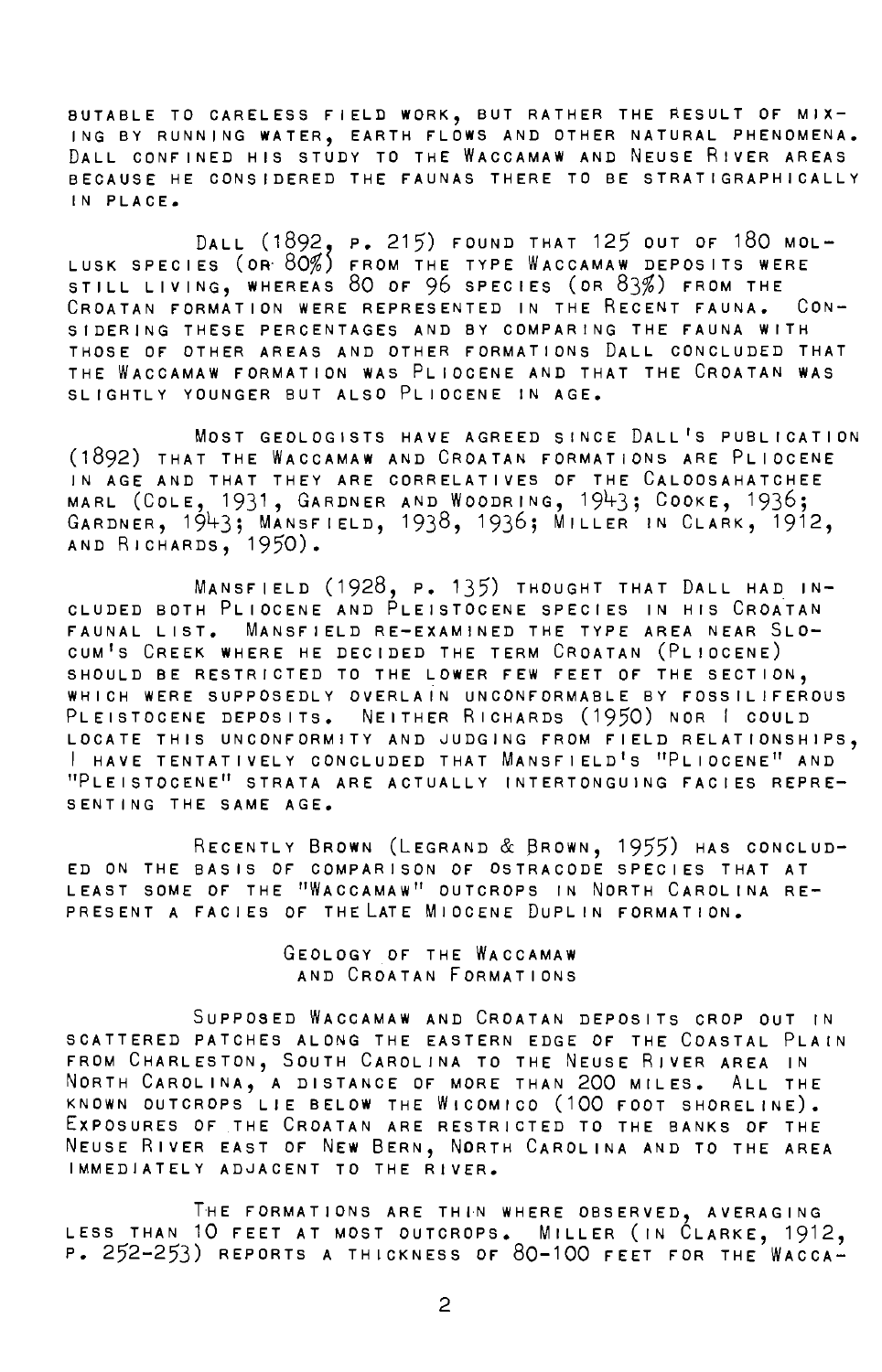MAW IN A WELL IN HYDE COUNTY.

LITHOLOGICALLY THE WACCAMAW CONSISTS OF UNCONSOLI-DATED SANDY MARLs, ARGILLACEOUS MARLS AND SAND AS WELL AS SOME THIN, RELATIVELY HARD LIMESTONES OR CALCAREOUS MARLS. MOST OF THE OUTCROPPING DEPOSITS ARE BROWNISH IN COLOR ON THE SURFACE, BUTUNWEATHERED MATERIAL IS COMMONLY BLUE-GRAY. IN GENERAL, MEGAFOSSILS, ESPECIALLY MOLLUSKS, ARE ABUNDANT AND FAIRLY WELL PRESERVED.

THE CROATAN DIFFERS FROM THE WACCAMAW IN BEING SANDIER, MORE ARGILLACEOUS AND LESS CALCAREOUS.

BOTH THE WACCAMAW AND CROATAN FORMATIONS UNCON-FORMABLE LIE ON OLDER FORMATIONS. THE WACCAMAW RESTS ON DE-POSITS WHICH RANGE IN AGE FROM CRETACEOUS TO LATE MIOCENE. WHERE OBSERVED THE CROATAN FORMATION RESTS ON THE TRENT FOR-MATION (EARLY MIOCENE).

BOTH THE WACCAMAW AND CROATAN ARE UNCONFORMABLY OVERLAIN BY PLEISTOCENE SANDS AND CLAYS.

STRATIGRAPHIC AND AGE RELATIONSHIPS

As MENTIONED ABOVE, THE WACCAMAW AND CROATAN FOR-MATIONS ARE AT PRESENT GENERALLY CORRELATED WITH THE CALOOSA-HATCHEE MARL OF FLORIDA, AND THESE THREE FORMATIONS COLLEC-TIVELY HAVE BEEN CONSIDERED TO REPRESENT THE MARINE PLIOCENE OF EASTERN UNITED STATES. RECENTLY, STUDIES BY MYSELF (1958A, 1958B, AND 1958c) AND OTHERS (PURI AND VERNON, 1959) HAVE CONCLUSIVELY DEMONSTRATED THAT THE CALOOSAHATCHEE MARL IS A PLEISTOCENE DEPOSIT. IN ADDITION, THE TAMIAMI FORMATION, ONCE REGARDED AS A PLIOCENE FACIES OF THECALOOSAHATCHEE, IS NOW CLASSIFIED AS LATE MIOCENE IN AGE (PARKER, 1951).

ALL MARINE PLEISTOCENE STRATA OF FLORIDA YOUNGER THAN THE CALOOSAHATCHEE MARL, WHICH CONTAINS MARINE FOSSILS. LIE BELOW THE PAMLICO SHORELINE (30 FEET ABOVE SEA LEVEL). PROBABLY ALL THESE YOUNGER PLEISTOCENE DEPOSITS, WHICH IN-CLUDE THE FT. THOMPSON, ANASTASIA, MIAMI OOLITE AND KEY LARGO FORMATIONS, ARE MORE OR LESS CONTEMPORANEOUS WITH THE PAMLICO FORMATION OF THE CAROLINAS (TABLE 1). IT IS THOUGHT BY ME THAT ALL OF THESE FORMATIONS, INCLUDING THE PAMLICO, WERE DEPOSITED AT A TIME WHEN. THE WISCONSINAN GLACIERS RE-TREATED AND SEA LEVEL STOOD APPROXIMATELY 25-30 FEET HIGHER THAN TODAY.

IT IS PROBABLE THAT ONE OR MORE OF THE FLORIDA PLEISTOCENE SHORELINES ABOVE THE PAMLICO WERE FORMED BY THE CALOOSAHATCHEE SEA. PALEOECOLOGICAL AND PALEOGEOGRAPHICAL EVIDENCE (Du BAR, 1958A, P. 152) SUGGESTS THAT THE HIGHEST STAND OF THE CALOOSAHATCHEE SEA CORRELATES WITH THE MAKING OF THE WICOMICO SHORELINE (100 FEET ABOVE SEA LEVEL).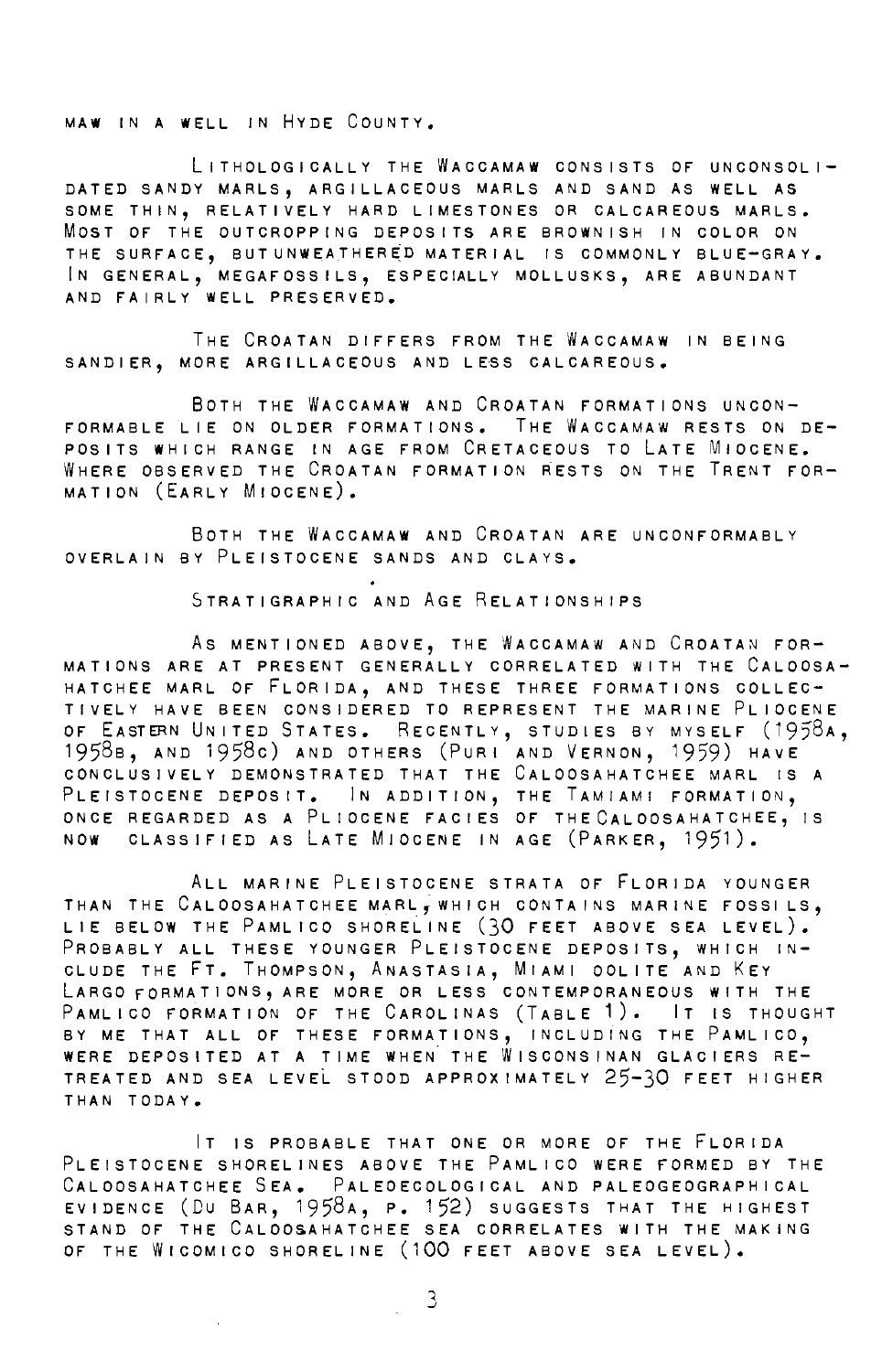TABLE 1

### CORRELATION OF NEOGENE DEPOSITS OF SOUTHERN FLORIDA

Cooke, Gardner and Woodring, 1943

Present study

| Wisconsinan |                             | Lake Flirt marl<br>Peorian<br>Pamlico sand<br>Iowan |                                                                                                | Lake Flirt marl<br>Pamlico sand<br>Fort Thompson<br>fm.<br>fm. | Anastasia Miami Key Largo<br>oolite<br>ls.     |
|-------------|-----------------------------|-----------------------------------------------------|------------------------------------------------------------------------------------------------|----------------------------------------------------------------|------------------------------------------------|
| Pleistocene | Sangamonian                 | Thompson<br>ġ<br>Fort                               | Miami Key Largo Anastasia Talbot fm.<br>Penholoway fm.<br>oolite<br>ls.<br>fm.<br>Wicomico fm. | Caloosahatchee<br>marl                                         | Talbot fm. ?<br>Penholoway fm.<br>Wicomico fm. |
|             | Illinoian                   |                                                     |                                                                                                | No record                                                      |                                                |
|             | Yarmouthian                 |                                                     | Sunderland fm.                                                                                 | No record                                                      |                                                |
|             | Kansan                      |                                                     |                                                                                                | No record                                                      |                                                |
|             | Aftonian                    |                                                     |                                                                                                | No record                                                      |                                                |
|             | Nebraskan                   |                                                     | No record                                                                                      | No record                                                      |                                                |
| Pliocene    | Upper<br>(Astian)           | Valley                                              | Caloosahatchee marl<br>Tamiami limy<br>sandstone facies                                        | No record                                                      |                                                |
|             | Lower<br>(Plaisancian)      | Bone Va<br>fm.                                      | Buckingham marl member                                                                         | No record                                                      |                                                |
| Miocene     | <b>Upper</b><br>(Sahelian?) |                                                     | No record                                                                                      | Tamiami fm.                                                    | Bone Valley fm.?                               |

 $\ddot{+}$ 

 $\Delta\mu$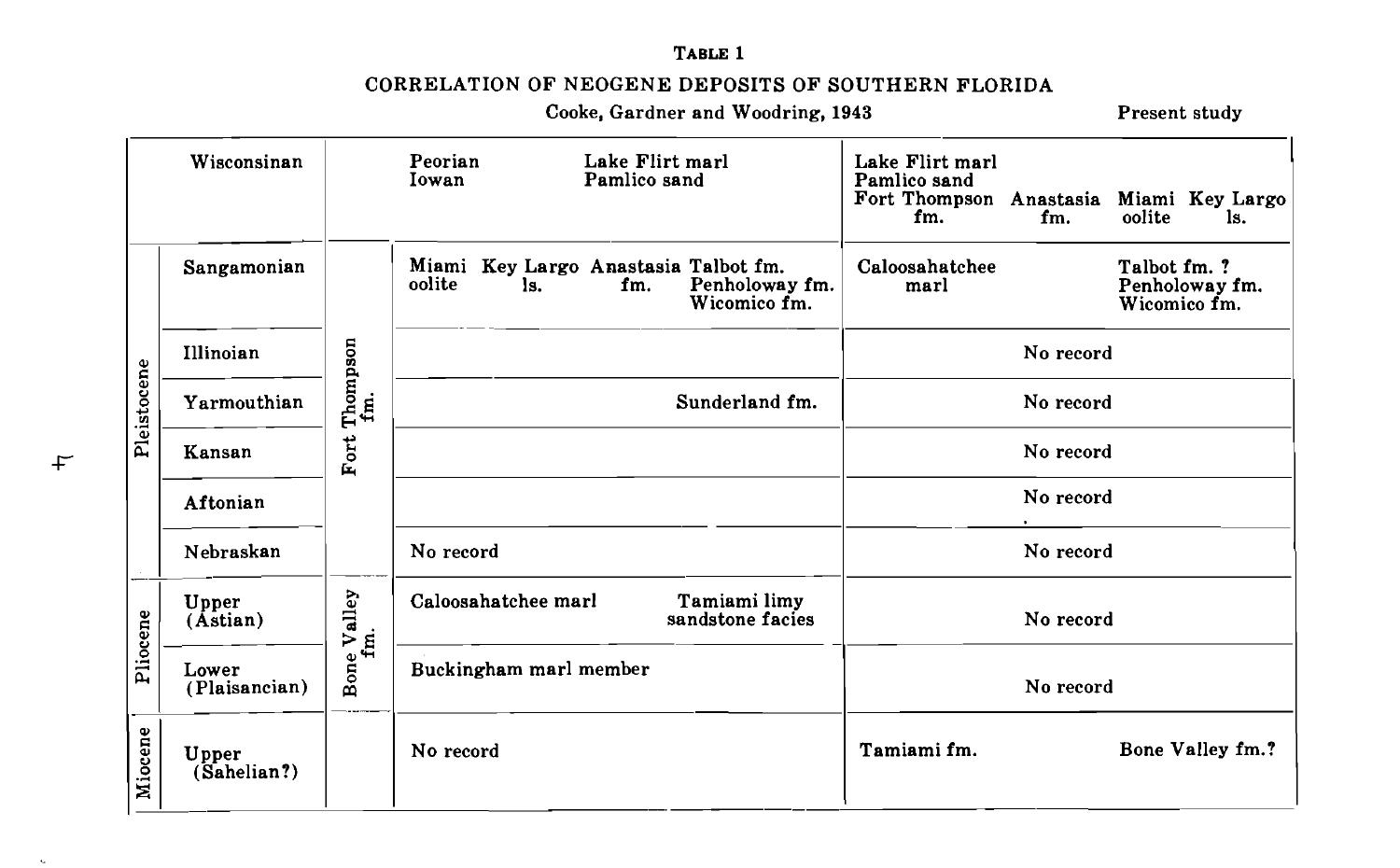CONSIDERING ALL AVAILABLE EVIDENCE, ESPECIALLY THAT DERIVED FROM VERTEBRATE FOSSILS, 1 (DU BAR, 1958b, P. 136-142) ASSIGNED THE CALOOSAHATCHEE MARL TO THE SAN-GAMONIAN INTERGLACIAL. NEITHER OLDER MARINE PLEISTOCENE NOR MARINE PLIOCENE DEPOSITS IN FLORIDA ARE NOW DEFINITELY RECOGNIZED BY ME.

SEVERAL FACTORS HAVE BEEN GIVEN MUCH WEIGHT BY GEOLOGISTS WHO ASSIGN THE WACCAMAW AND CROATAN DEPOSITS TO THE PLIOCENE. THREE OF THE MOST IMPORTANT CRITERIA ARE DISCUSSED BELOW:

1. UNDOUBTEDLY THE "PLIOCENE SCHOOL" HAS BEEN IN-FLUENCED BY THE ASSUMPTION THAT IN PLACES THE WACCAMAW IS SUPPOSEDLY OVERLAIN BY EARLY PLEISTOCENE SEDIMENTs, AND THAT THE YOUNGEST ROCKS WHICH ARE KNOWN TO DIRECTLY UNDERLIE THE WACCAMAW ARE ASSIGNED TO THE LATE MIOCENE DUPLIN MARL. THIS WOULD NARROW THE POSSIBLE AGE FOR THE WACCAMAW AND CROA-TAN FORMATIONS TO THE RANGE BETWEEN LATE MIOCENE AND EARLY PLEISTOCENE, THUS VIRTUALLY FORCING THEM INTO THE PLIOCENE.

2. USING THE LYELLIAN METHOD OF PERCENTAGE OF LIVING MOLLUSCAN SPECIES CONTAINED IN THE FAUNAS BOTH THE WACCAMAW AND CROATAN FORMATIONS SEEM CLEARLY TO FALL INTO A PLIOCENE CLASSIFICATION.

3· BY COMPARISON OF THE FAUNAS WITH THOSE OF OTHER NEOGENE FORMATIONS, IT WAS SHOWN THAT, CONSIDERING DIFFER-ENCES ATTRIBUTABLE TO LATITUDE, THE WACCAMAW AND CROATAN FAUNAS ARE MOST SIMILAR TO THAT OF THE CALOOSAHATCHEE MARL. FROM THIS OBSERVATION IT WAS DEDUCED THAT THE WACCAMAW AND CROATAN DEPOSITS REPRESENT A COOLER WATER FACIES OF THE TROPICAL CALOOSAHATCHEE FORMATION. THE LATTER CONCLUSION IS STRENGTHENED BY THE FACT THAT THE CALOOSAHATCHEE MARL OF NORTHEASTERN FLORIDA WAS APPARENTLY DEPOSITED IN WATER WITH A TEMPERATURE RANGE INTERMEDIATE BETWEEN THAT FOR THE TYPE CALOOSAHATCHEE AND THAT FOR THE WACCAMAW AND CROATAN FORMATIONS.

BELOW THE PAMLICO SHORELINE THE WACCAMAW IS NEAR-LY EVERYWHERE OVERLAIN BY THE LATE PLEISTOCENE PAMLICO FOR-MATION. PLEISTOCENE DEPOSITS OLDER THAN THE PAMLICO WHICH CONTAIN MARINE FOSSILS, HAVE NOT BEEN DEFINITELY RECOGNIZED ANYWHERE IN EASTERN UNITED STATES (RICHARDS, 1936, 1938, 1950). WHERE THEN ARE THE FOSSILIFEROUS DEPOSITS CORRESPOND-ING TO THE HIGHER, OLDER SHORELINES? COULD THE WACCAMAW AND CROATAN FORMATIONS REPRESENT OLDER PLEISTOCENE DEPOSITS?

ALL THE KNOWN WACCAMAW AND CROATAN DEPOSITS OF THE CAROLINAS LIE BELOW THE WiCOMICO SHORELINE, THOUGHT TO BE SANGAMONIAN IN AGE (DU BAR, 1958A). ALL THE SPECIES OF THESE TWO FORMATIONS COULD HAVE LIVED IN WATER LESS THAN-100 FEET IN DEPTH. THUS IT IS POSSIBLE THAT THE WACCAMAW-CROATAN SEA COULD HAVE FORMED THE WiCOMICO SHORELINE DURING THE PLEISTOCENE. IF THIS IS TRUE, THEN UNFOSSILIFEROUS SANDS

5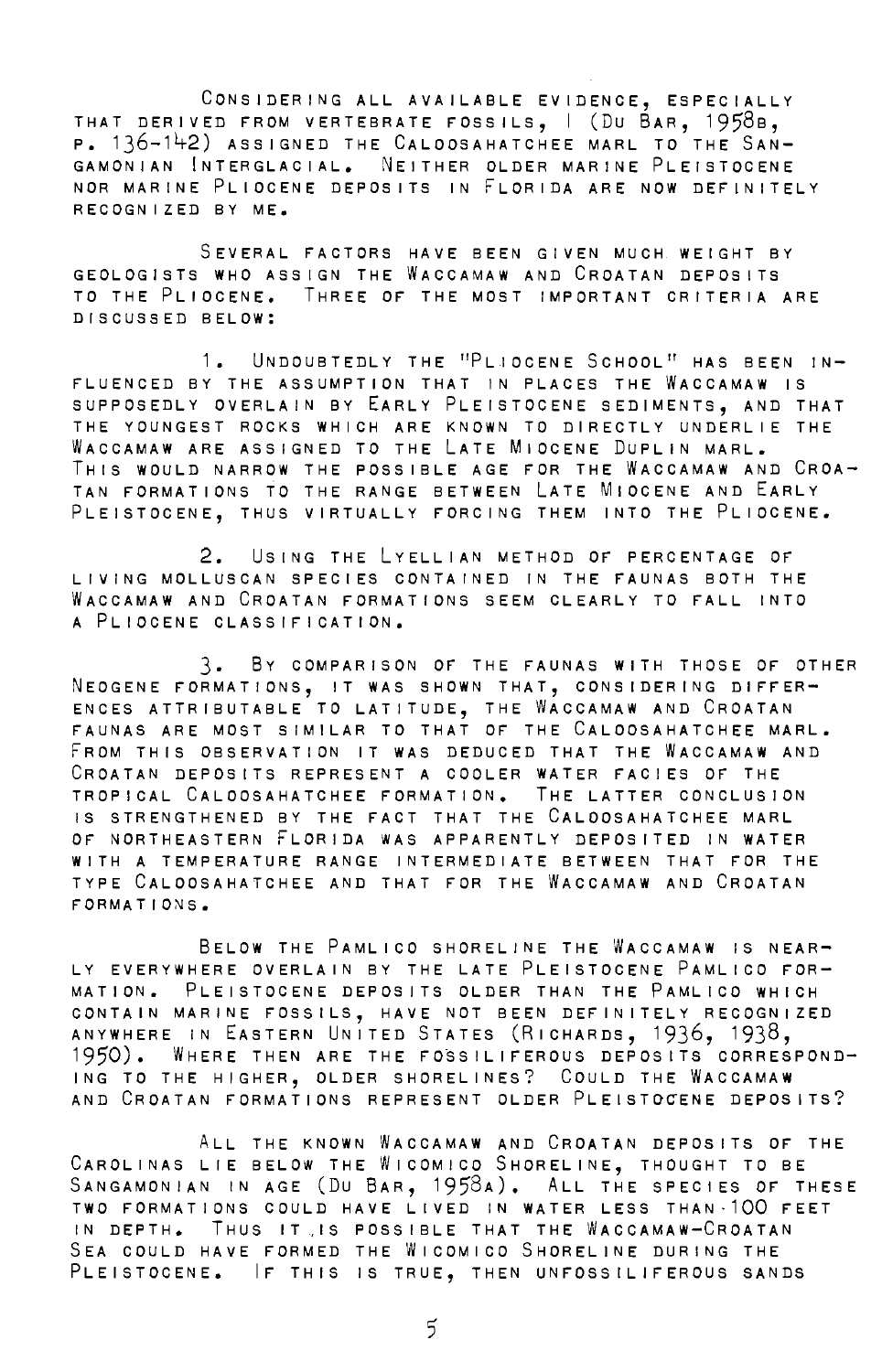OVERLYING THE WACCAMAW AT ELEVATIONS BETWEEN 30 AND 100 FEET WOULD BE LATE PLEISTOCENE RATHER THAN EARLY PLEISTOCENE IN AGE.

THE LYELLIAN PERCENTAGE METHOD HAS BEEN LONG DIS-CREDITED AS A PRECISE METHOD OF DETERMINING THE AGE OF A CENOZOIC FORMATION (DALL, 1892, P. 215). FACTORS OF LOCAL DEPOSITIONAL ENVIRONMENTS, RATE OF DISPERSION, EFFECT OF GEOGRAPHIC AND ECOLOGIC BARRIERS, AND INCREASING KNOWLEDGE OF FOSSIL AND RECENT FAUNAS ALL CONTRIBUTE TO THE INVALIDA-TION OF LYELL 1S CONCEPT. AT BEST IT IS A METHOD WHICH MUST BE USED WITH EXTREME CAUTION. IT IS UNLIKELY, HOWEVER, THAT<br>A MIOCENE FORMATION WOULD CONTAIN 80-83% RECENT SPECIES OF MOLLUSKs; ON THE OTHER HAND, IT SEEMS QUITE POSSIBLE THAT OLDER PLEISTOCENE DEPOSITS MIGHT CONTAIN 17-20% EXTINCT SPECIES.

COMPARATIVE ANALYSES OF THE FAUNAS SUCH AS THAT BY DALL (1892, P. 215-216) SEEM TO BE A MORE RELIABLE AP-PROACH TO DETERMINATION OF THE RELATIVE AGE OF THE WACCAMAW AND CROATAN FORMATIONS THAN THE LYELLIAN METHOD. HOWEVER, EVEN COMPARATIVE STUDIES MAY ENCOUNTER SERIOUS PITFALLS.

DALL LISTED (1892, P. 215) THE FOLLOWING GEOLOGIC RANGE DATA FOR 180 MOLLUSCAN SPECIES FROM THE TYPE WACCAMAW.

| MIOCENE              | 2 SPECIES      |
|----------------------|----------------|
| MIOCENE-PLIOCENE     | 16 SPECIES     |
| PLIOCENE             | 17 SPECIES     |
| NEW SPECIES          | 7 SPECIES      |
| DOUBTFUL RANGE       | 13 SPECIES     |
| PLIOCENE-PLEISTOCENE | 1 SPECIES      |
| RECENT               | 51 SPECIES     |
| PLIOCENE AND RECENT  | 64 SPECIES     |
| RECENT               | <b>SPECIES</b> |

SUCH A FAUNA, IF THE DATA WERE ACCURATE, WOULD INDEED APPEAR TO BE PLIOCENE IN AGE. HOWEVER, THE PLIOCENE PART OF ALL THE RANGES LISTED BY DALL WERE BASED ON THE RE-CORD OF THE SPECIES IN THE CALOOSAHATCHEE MARL, INCORRECTLY uUDGED TO BE A PLIOCENE FORMATION. NONE OF THE SO-CALLED "PLIOCENE GUIDE FOSSILS" IN THE WACCAMAW AND CROATAN ARE RESTRICTED ELSEWHERE TO UNQUESTIONED PLIOCENE DEPOSITS. THERE IS NO REASON TO ASSUME THAT THE TWO "MIOCENE SPECIES" LISTED BY DALL, OR THE 13 "MIOCENE-PLIOCENE SPECIES" COULD NOT HAVE SURVIVED INTO THE EARLY AND MIDDLE PLEISTOCENE. SIMILAR £VIDENCE PRESENTED BY DALL AND OTHERS FOR THE PLIO-CENE AGE OF THE CROATAN FORMATIONS SEEMS EQUALLY UNCONVINC-ING.

IT APPEARS FROM THE ABOVE DISCUSSION THAT AT LEAST THE TYPE WACCAMAW AND CROATAN FAUNAS COULD BE PLEISTOCENE IN AGE. CERTAINLY THE PLIOCENE AGE DETERMINATION IS OPEN TO SERIOUS QUESTION, AND THERE SEEMS PRESENTLY TO BE LITTLE EVI-DENCE SUPPORTING CLAIMS OF A MIOCENE AGE FOR EITHER THE WACCAMAW OR CROATAN FORMATIONS. IT IS QUITE POSSIBLE, HOW-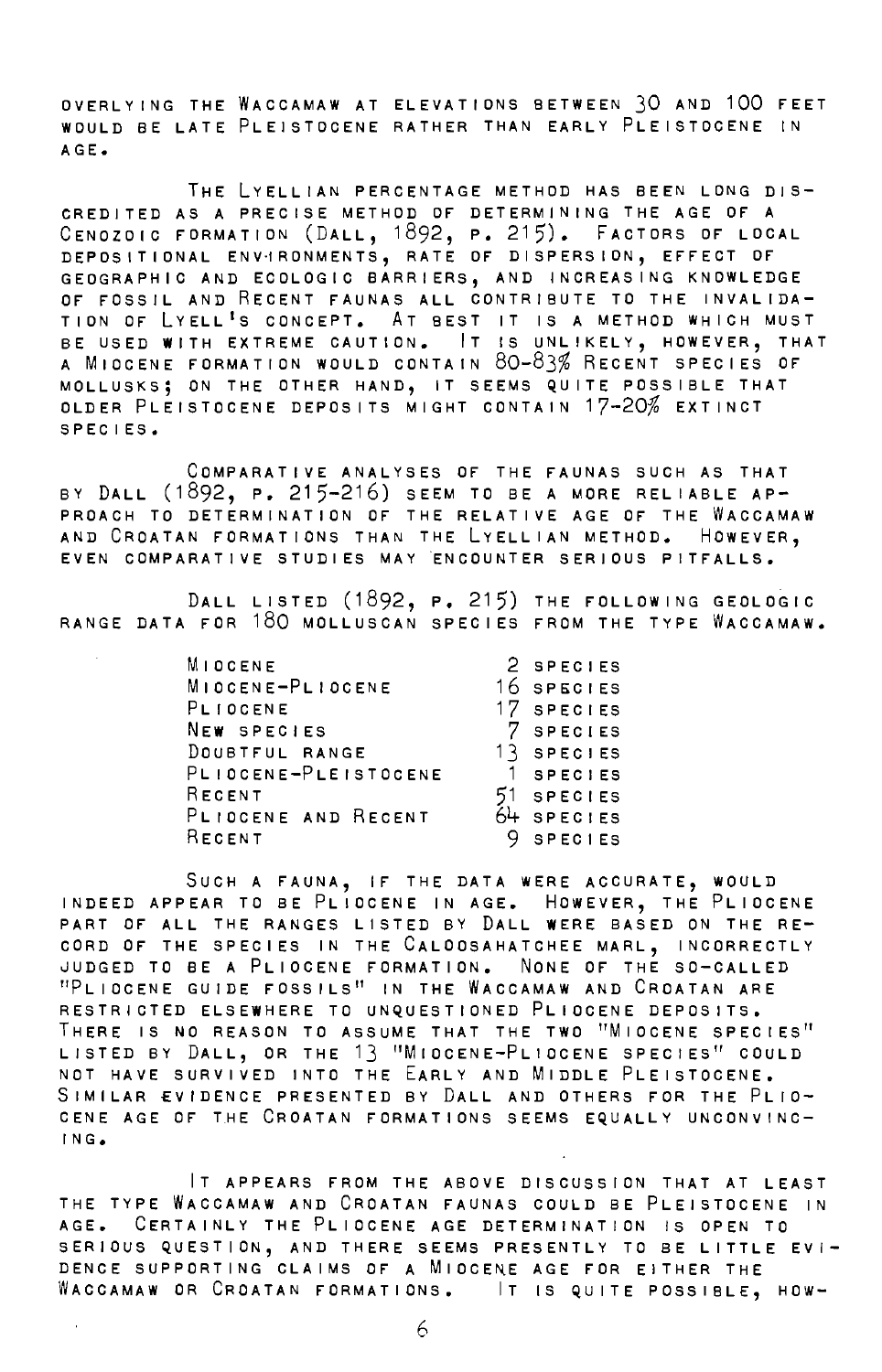EVER,THAT OUTSIDE THE TYPE AREAS OUTCROPS ASSIGNED TO THE WACCAMAW AND CROATAN FORMATIONS COULD HAVE BEEN MISIDENTI-FIED AND SOME OF THESE ARE PERHAPS ACTUALLY OLDER THAN ThE TYPE DEPOSITS, BEING CORRELATIVES OF THE DuPLIN MARL (LATE MIOCENE).

IN SHORT, THE EXACf STRATIGRAPHIC AGE, pALEOECO-LOGICAL AND PALEOGEOGRAPHICAL RELATIONSHIP AMONG THE LATE NEOGENE DEPOSITS OF THE CAROLINAS IS NOT CLEAR AND THE RELATIONSHIP OF THESE FORMATIONS WITH THOSE OF AREAS TO THE SOUTH, NORTH, AND WEST HAS NOT BEEN DEFINITELY ESTABLISHED.

#### FUTURE WORK

THE LATE NEOGENE DEPOSITS OF THE CAROLINAS NEED TO BE SERIOUSLY RE-EVALUATED IN THE LIGHT OF NEW INFORMATION AND IDEAS CONCERNING APPARENTLY CORRELATIVE DEPOSITS IN FLORIDA AND ELSEWHERE. FUTURE WORK IN THE REGION SHOULD BE BOTH MORE COMPREHENSIVE AND MORE DETAILED THAN IN THE PAST. TOTAL ASPECTS OF ALL FAUNAL, FLORAL AND SEDIMENTOLOGICAL CHARACTERISTICS NEED CAREFUL EXAMINATION SO THAT ALL POSSIBLE EVIDENCE CAN BE BROUGHT TO BEAR ON THE SOLUTION OF PROBLEMS CONCERNING STRATIGRAPHIC POSITION, RELATIVE AGE, DEPOSITIONAL ENVIRONMENT, AND PALEOGEOGRAPHY. THIS WILL ENTAIL STUDY OF ALL KNOWN NEOGENE EXPOSURES AS WELL AS THE ACCUMULATION OF AS MUCH SUBSURFACE DATA AS IS POSSIBLE. IN ADDITION, ULTIMATE SOLUTION OF THE DIVERSE PROBLEMS DEMANDS THE COOPERATIVE EFFORTS OF THE VARIOUS SPECIALISTS CONCERNED WITH THE NEO-GENE HISTORY OF OUR ATLANTIC COASTAL PLAIN.

IT WILL NOT SUFFICE TO RESTRICT EXAMINATION TO THE 3HALLOW MARINE DEPOSITS NEAR THE PRESENT SHORE AND SUCH DOWN-DIP DATA AS WE SHALL BE ABLE TO ACQUIRE. STUDIES ALSO NEED TO BE DIRECTED TO THE NON-MARINE FACIES FOUND GENERALLY NEST-WARD FROM THE MARINE FACIES. GEOMORPHOLOGICAL INVESTIGATIONS SHOULD BE ENCOURAGED AND DETAILED MAPPING OF PLEISTOCENE SHORELINE FEATURES IS ESPECIALLY DESIRABLE.

MORE WORK NEEDS TO BE DONE IN FLORIDA. As YET THE CALOOSAHATCHEE MARL AND CHARLTON FORMATIONS OF NORTH-EASTERN FLORIDA ARE NOT WELL ENOUGH UNDERSTOOD. THE STRATI-GRAPHIC ASPECTS AND DEPOSITIONAL ENVIRONMENTS OF THE VARIOUS FLORIDA MIOCENE FORMATIONS NEED MORE STUDY. THE SAME COMMENTS ARE PERHAPS APPLICABLE, TO A LESSER DEGREE, TO THE MIOCENE FOUND NORTH OF NORTH CAROLINA.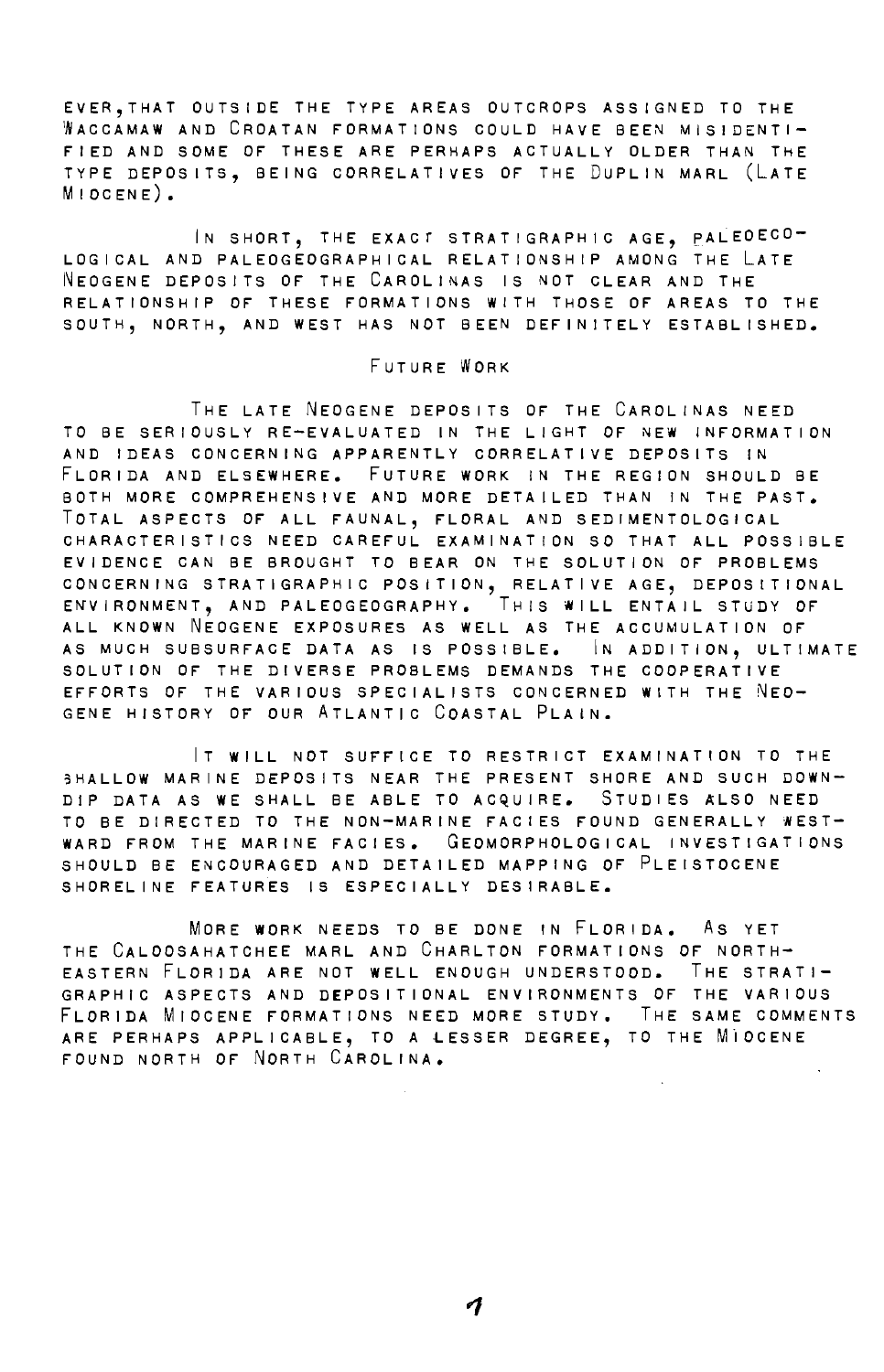- CLARK, W. B. ET. ^ AL., 1912. "THE COASTAL PLAIN OF NORTH CAROLINA"; NORTH CAROLINA GEOL. AND EcON. SURVEY,  $vol. 3, P. 1-540.$
- COLE, W. S., 1931. "THE PLIOCENE AND PLEISTOCENE FORA-MINIFERA OF FLORIDA"; FLA. GEOL. SURVEY, BULL. 6,  $P. 1 - 76.$
- COOKE, C. W., 1936. "GEOLOGY OF THE COASTAL PLAIN OF SOUTH<br>Carolina"; U. S. Geol. Survey Bull. 867, p. 1-196.
- -----, G A R D N E R , J & W 0 0 DR I N G , W P , 1 94 3 <sup>11</sup>C 0 R R E L A T I 0 <sup>N</sup> OF THE CENOZOIC FORMATIONS OF THE ATLANTIC AND GULF COASTAL PLAIN AND THE CARIBBEAN REGION"; GEOL. SOC. AMER. BULL., VOL.  $54$ , P. 1713-1723.
- DALL, W. H., 1890-1903. "CONTRIBUTIONS TO THE TERTIARY FAUNA OF FLORIDA, WITH ESPECIAL REFERENCE TO THE MIOCENE SILEX BEDS OF TAMPA AND THE PLIOCENE BEDS OF THE CALOOSAHATCHEE RIVER"; WAGNERS FREE INST. Sci., Trans., vol. 3, p. 1-1654, (6 parts).
- DU BAR, J. R., 1958A. "AGE AND STRATIGRAPHIC RELATIONSHIP OF THE CALOOSAHATCHEE MARL OF FLORIDA"; TRANS. III. ACAD. Sc1., VOL. 50, P. 187-193.
	- ., 1958 B. "NEOGENE STRATIGRAPHY OF SOUTHWESTERN FLORIDA"; TRANS. GuLF COAST Assoc. GEOLOGICAL SOCIETIES, VOL. VII, P. 129-155.
- ., 1958c. "STRATIGRAPHY AND PALEOTOLOGY OF THE LATE NEOGENE STRATA OF THE CALOOSAHATCHEE RIVER AREA OF SOUTHERN FLORIDA"; FLA. GEOL. SURVEY, BULL. 40, P. 1-267.
- GARDNER, JULIA, 1943. "MOLLUSCA FROM THE MIOCENE AND LOWER PLIOCENE OF VIRGINIA AND NORTH CAROLINA"; PT. 1, PELECYPODA; U. S. GEOL. SURVEY PROF. PAPER 199-A.
- LEGRAND, H. E. & BROWN, P. M., 1955. "CAROLINA GEOLOGICAL SOCIETY GUIDEBOOK OF EXCURSION IN THE COASTAL PLAIN OF NORTH CAROLINA"; P. 1-43.
- MANSFIELD, W. C., 1928. "NOTES ON PLEISTOCENE FAUNAS FROM MARYLAND, VIRGINIA AND PLIOCENE FAUNAS FROM NORTH<br>And South Carolina"; U. S. Geol. Survey Prof. Paper 150-F, P. 129-140.

. 1936. "ADDITIONAL NOTES ON THE MOLLUSCAN FAUNA OF THE PLIOCENE CROATAN SAND OF NORTH CAROLINA"; JOUR. PALEONT., VOL. 10, P. 168-192.